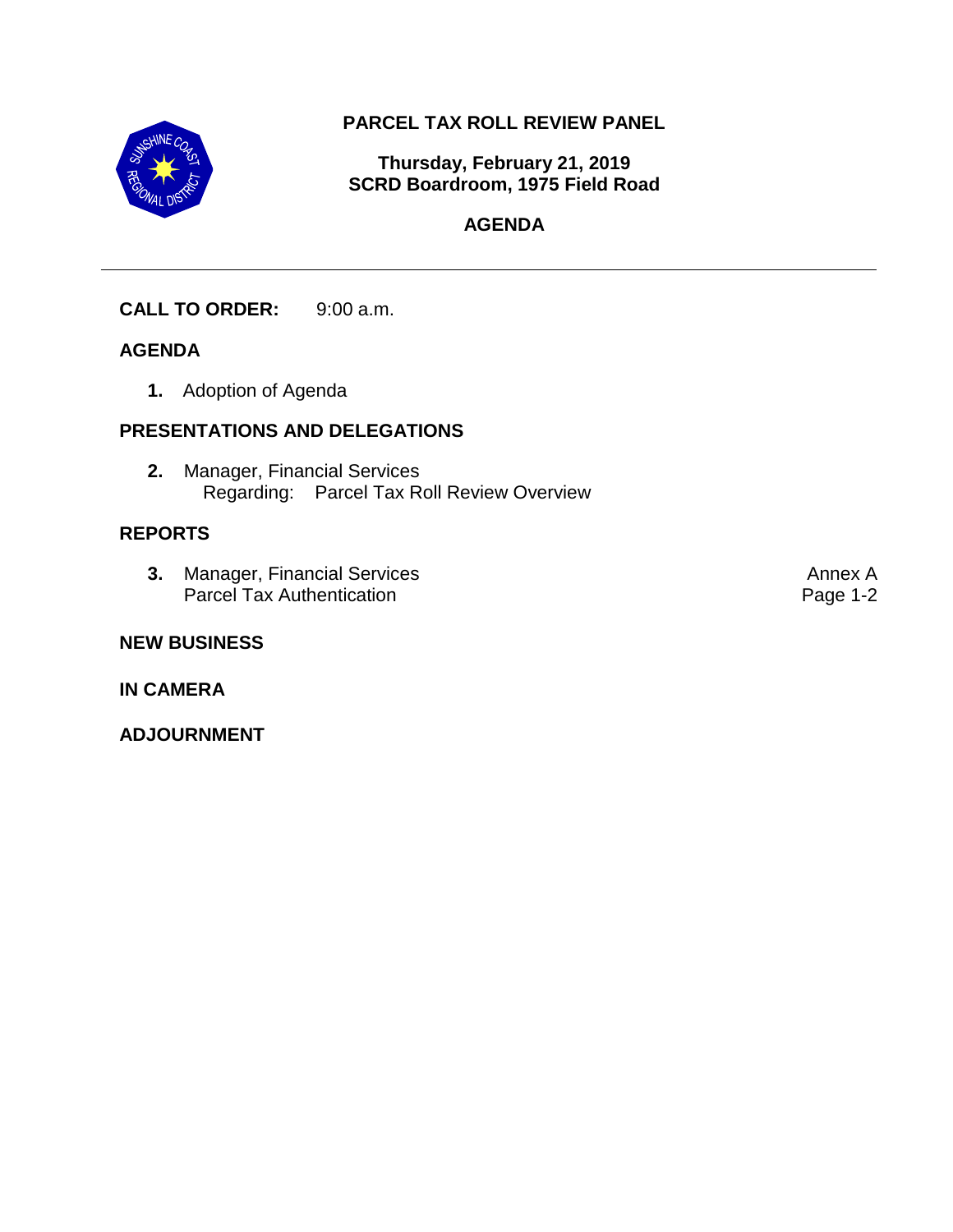## **SUNSHINE COAST REGIONAL DISTRICT STAFF REPORT**

**TO:** Parcel Tax Review Panel – February 21, 2019

**AUTHOR:** Sara Zacharias, Manager, Financial Services

**SUBJECT: PARCEL TAX AUTHENTICATION**

### **RECOMMENDATION(S)**

**THAT the report titled Parcel Tax Authentication be received;**

**AND THAT the Parcel Tax Roll Review Panel confirms and authenticates the Parcel Tax Roll by certificate, signed by its members.**

#### **BACKGROUND**

The purpose of the Parcel Tax Roll review is to ensure that the information is correct for billing parcel tax for 2019.

The *Community Charter* requires that a Parcel Tax Roll Review Panel (PTRRP) process be held to hear any matters referred to in *Community Charter Section 205 (1) [complaints to the parcel tax roll review panel]* and to authenticate the parcel tax roll.

Complaints to the review panel are to be in writing and are to make corrections with respect to the following only:

- Ø there is an error or omission respecting a name or address on the assessment roll;
- **Ø** there is an error or omission respecting the inclusion of a parcel;
- Ø there is an error or omission respecting taxable area or the taxable frontage of a parcel;
- **Ø** an exemption has been improperly allowed or disallowed.

#### **DISCUSSION**

The review process includes parcel taxes for the Pender Harbour Pool, Community Recreation Facilities and Water Rates and Regulations (Regional Water including North Pender Water, and South Pender Water) Bylaws.

Advertisements were placed in the Coast Reporter on February 1 and February 8, 2019, advising the public of the availability of the rolls for review and the process to file notices of correction.

The deadline to receive a written notice was Monday, February 18, 2019 no later than 4:30 pm.

No notices of correction to the assessment roll were received.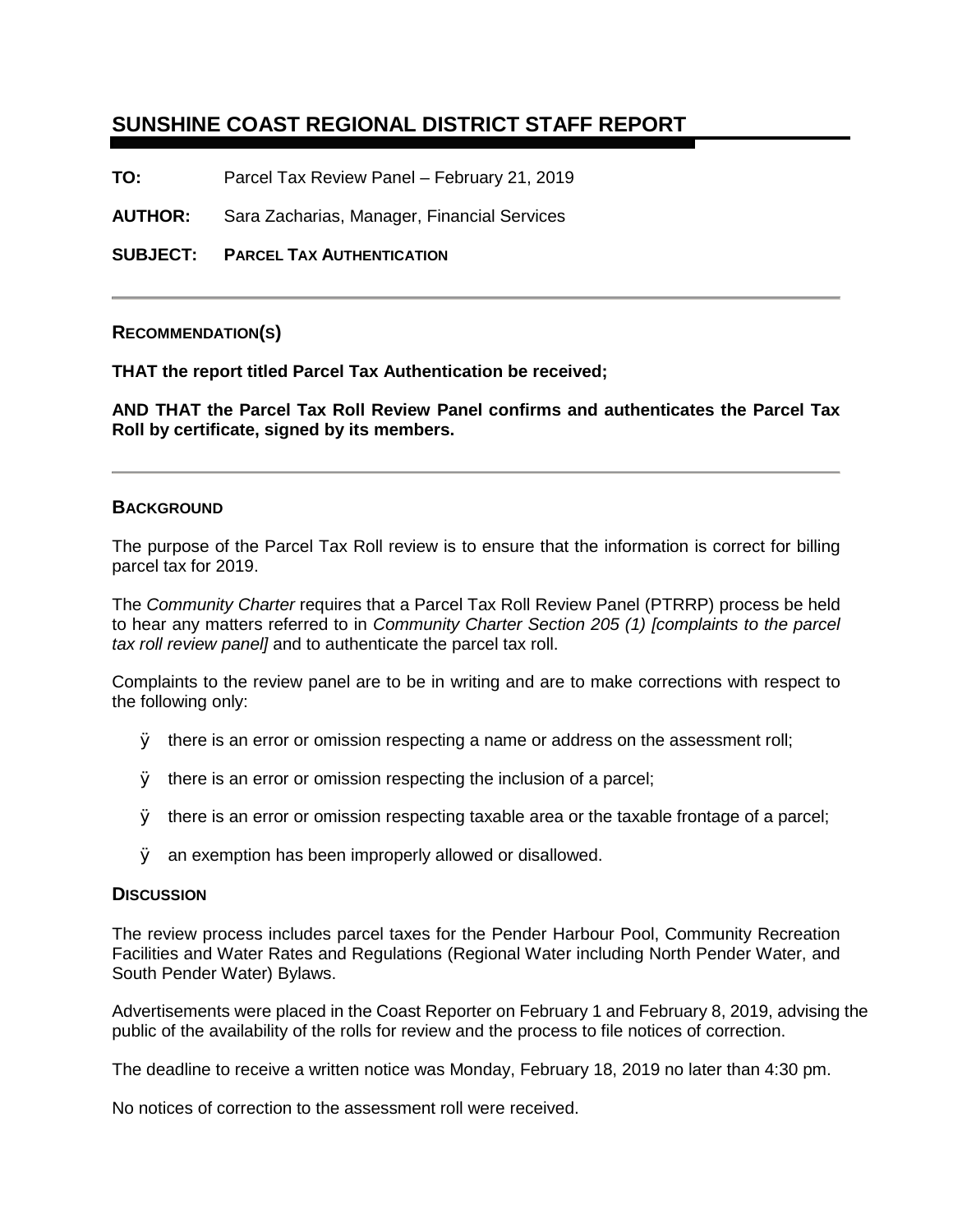### **STRATEGIC PLAN AND RELATED POLICIES**

The Parcel Tax Roll Review is in accordance with the *Community Charter* legislation as a statutory requirement.

### **CONCLUSION**

The assessment rolls are considered completed for the purpose of levying parcel taxes as authorized under the Pender Harbour Pool Parcel Tax Roll Bylaw No. 612, Community Recreation Facilities Parcel Tax Roll Bylaw No. 577, and the Water Rates and Regulations Bylaw No. 422.

| Reviewed by: |                  |             |                     |
|--------------|------------------|-------------|---------------------|
| Manager      |                  | Finance     | $X - T$ . Perreault |
| GМ           |                  | Legislative |                     |
| CAO          | $X - J$ . Lovevs | Other       |                     |

Attached: Copy of the Certificate of Authentication 2019 Parcel Tax Roll